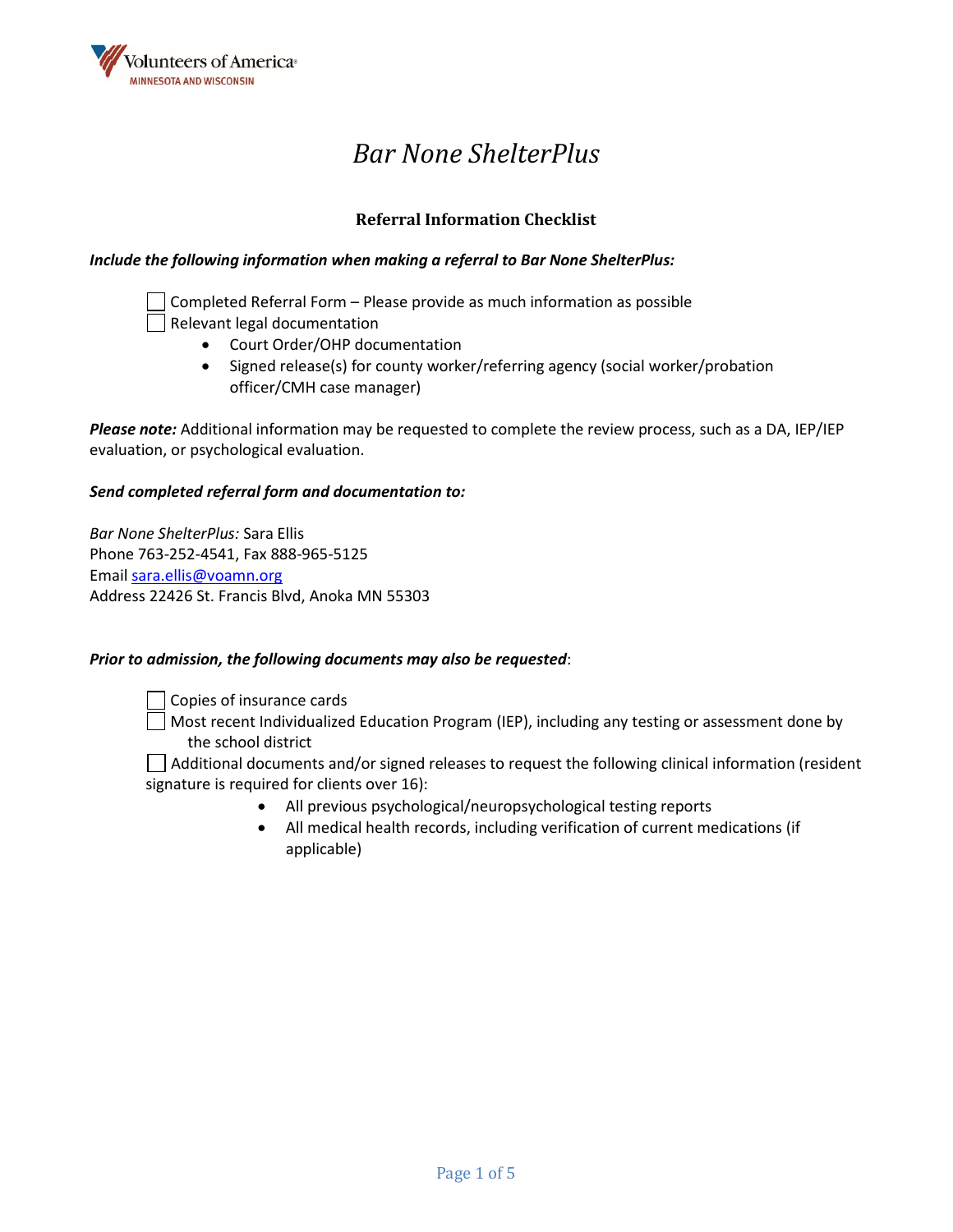

### **Bar None ShelterPlus**

## **Resident Facesheet & Referral Form**

| Date:                                                                                                                                                                 |                     |                              |                                                                  |                          |                          |  |  |
|-----------------------------------------------------------------------------------------------------------------------------------------------------------------------|---------------------|------------------------------|------------------------------------------------------------------|--------------------------|--------------------------|--|--|
|                                                                                                                                                                       |                     | <b>Client Information</b>    |                                                                  |                          |                          |  |  |
| <b>First Name:</b>                                                                                                                                                    | <b>Middle Name:</b> |                              |                                                                  | Last Name:               |                          |  |  |
| Date of Birth:                                                                                                                                                        | Age:                | Sex:                         | <b>Preferred Pronouns:</b>                                       |                          | Nickname:                |  |  |
| Address:                                                                                                                                                              |                     |                              | SSN:                                                             |                          |                          |  |  |
| City:<br>State:                                                                                                                                                       | Zip code:           |                              | <b>Place of Birth:</b>                                           |                          |                          |  |  |
| Referral source:                                                                                                                                                      |                     |                              | Child's Current Location (home, hospital, shelter, etc.):        |                          |                          |  |  |
| Languages Spoken/Written:                                                                                                                                             |                     |                              |                                                                  |                          |                          |  |  |
| Identifying Characteristics (hair/eye color/tattoos etc.):                                                                                                            |                     |                              |                                                                  |                          |                          |  |  |
| Race/Cultural Heritage/Native American Tribal Affiliation/Religious or Spiritual Affiliation:                                                                         |                     |                              |                                                                  |                          |                          |  |  |
| <b>Mother's Name:</b>                                                                                                                                                 |                     | DOB:                         | Phone:                                                           |                          | Contact in an emergency? |  |  |
| <b>Address:</b>                                                                                                                                                       |                     |                              | Email:                                                           |                          | $\Box$ Yes $\Box$ No     |  |  |
| <b>Father's Name:</b>                                                                                                                                                 |                     | DOB:                         | Phone:                                                           |                          | Contact in an emergency? |  |  |
| <b>Address:</b>                                                                                                                                                       |                     |                              | Email:                                                           | $\Box$ Yes $\Box$ No     |                          |  |  |
| <b>Other/Guardian's Name:</b>                                                                                                                                         |                     | DOB:                         | Phone:                                                           |                          | Contact in an emergency? |  |  |
| <b>Address:</b>                                                                                                                                                       |                     |                              | Email:                                                           |                          | $\Box$ Yes $\Box$ No     |  |  |
| $\Box$ Yes $\Box$ No<br>Is the child adopted?<br>At what age?                                                                                                         |                     |                              |                                                                  |                          |                          |  |  |
| Legal Custody: $\Box$ Mother $\Box$ Father $\Box$ Joint $\Box$ Other (specify):<br>Physical Custody: $\Box$ Mother $\Box$ Father $\Box$ Joint $\Box$ Other (specify): |                     |                              |                                                                  |                          |                          |  |  |
| $\Box$ I have provided a copy of custody paperwork (if applicable).                                                                                                   | (initials)          |                              | Placement Authority: □ Court Ordered OHP □ Voluntary OHP □ Other |                          |                          |  |  |
| Is anyone restricted from contact with the child? $\Box$ Yes $\Box$ No                                                                                                |                     | Name:                        |                                                                  |                          | <b>Relation:</b>         |  |  |
|                                                                                                                                                                       |                     |                              | County Contact Information (Please indicate primary worker)      |                          |                          |  |  |
| <b>Social Worker Name:</b>                                                                                                                                            |                     |                              | County:                                                          |                          | Contact in an emergency? |  |  |
| Address:                                                                                                                                                              |                     |                              | Phone:                                                           | $\Box$ Yes $\Box$ No     |                          |  |  |
| Email:                                                                                                                                                                |                     |                              | Fax:                                                             |                          |                          |  |  |
| <b>Probation Officer Name:</b>                                                                                                                                        |                     |                              | County:                                                          | Contact in an emergency? |                          |  |  |
| <b>Address:</b>                                                                                                                                                       |                     |                              | Phone:                                                           | $\Box$ Yes $\Box$ No     |                          |  |  |
| Email:                                                                                                                                                                |                     |                              | Fax:                                                             |                          |                          |  |  |
| <b>Children's Mental Health Case Manager:</b>                                                                                                                         | County:             | Contact in an emergency?     |                                                                  |                          |                          |  |  |
| <b>Address:</b>                                                                                                                                                       |                     |                              | Phone:                                                           | $\Box$ Yes $\Box$ No     |                          |  |  |
| Email:                                                                                                                                                                |                     |                              | Fax:                                                             |                          |                          |  |  |
|                                                                                                                                                                       |                     | <b>Referral Information</b>  |                                                                  |                          |                          |  |  |
| <b>Reason for Shelter Placement:</b>                                                                                                                                  |                     |                              |                                                                  |                          |                          |  |  |
| <b>Placement Goal After Shelter:</b>                                                                                                                                  |                     |                              |                                                                  |                          |                          |  |  |
|                                                                                                                                                                       |                     | <b>Insurance Information</b> | <b>Subscriber Name:</b>                                          |                          |                          |  |  |
| <b>Primary Health Insurance:</b>                                                                                                                                      |                     |                              |                                                                  |                          |                          |  |  |
| Policy or ID#                                                                                                                                                         | Group:              |                              | Phone:                                                           |                          |                          |  |  |
| Financially Responsible Party (parent/guardian/county etc.):                                                                                                          |                     |                              | <b>MA#:</b>                                                      |                          |                          |  |  |
| <b>Office Use Only Below</b>                                                                                                                                          |                     |                              |                                                                  |                          |                          |  |  |
| Client Number/Unit: Norris Lake<br><b>Admission Date/Time:</b>                                                                                                        |                     |                              |                                                                  |                          |                          |  |  |
|                                                                                                                                                                       |                     |                              |                                                                  |                          |                          |  |  |
| Case Coordinator:                                                                                                                                                     |                     | Discharge Date: TBD          |                                                                  |                          |                          |  |  |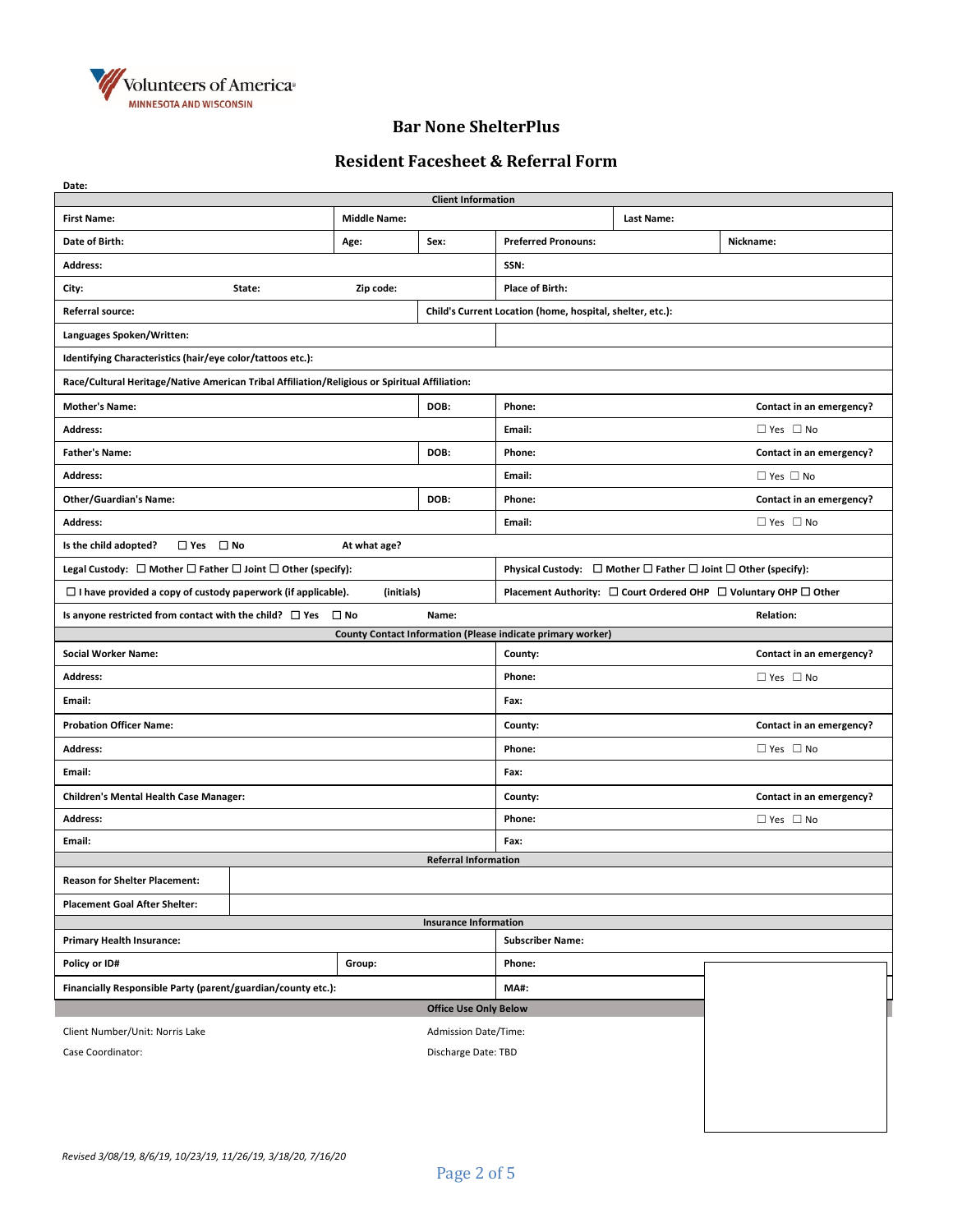|                                                                                                                                                                                                                       |                                                                                                                                        |                       | <b>Trauma History</b>                                        |                                                     |                                                  |  |
|-----------------------------------------------------------------------------------------------------------------------------------------------------------------------------------------------------------------------|----------------------------------------------------------------------------------------------------------------------------------------|-----------------------|--------------------------------------------------------------|-----------------------------------------------------|--------------------------------------------------|--|
|                                                                                                                                                                                                                       | Please identify any chemical use in home, neglect, physical abuse,<br>emotional abuse, sexual abuse, exploitation/victimization, other |                       |                                                              |                                                     |                                                  |  |
| trauma exposure, etc.                                                                                                                                                                                                 |                                                                                                                                        |                       |                                                              |                                                     |                                                  |  |
|                                                                                                                                                                                                                       |                                                                                                                                        |                       |                                                              |                                                     |                                                  |  |
|                                                                                                                                                                                                                       |                                                                                                                                        |                       |                                                              |                                                     |                                                  |  |
|                                                                                                                                                                                                                       |                                                                                                                                        |                       | Mental Health & Behavioral Health History                    |                                                     |                                                  |  |
|                                                                                                                                                                                                                       | Does this client have a history of hallucinations/delusions?                                                                           |                       | $\Box$ Yes $\Box$ No                                         |                                                     |                                                  |  |
| Does this client have a history of SI/SIB?                                                                                                                                                                            |                                                                                                                                        |                       | $\Box$ Yes $\Box$ No                                         |                                                     |                                                  |  |
|                                                                                                                                                                                                                       | Does this client have a history of running from placement?                                                                             |                       | $\Box$ Yes $\Box$ No                                         |                                                     |                                                  |  |
|                                                                                                                                                                                                                       | Does this client have a history of assaultive/destructive behavior?                                                                    |                       | $\Box$ Yes $\Box$ No                                         |                                                     |                                                  |  |
| Does this client have a history of substance use?                                                                                                                                                                     |                                                                                                                                        |                       | $\Box$ Yes $\Box$ No                                         |                                                     |                                                  |  |
|                                                                                                                                                                                                                       | Does this client have a history of perpetrating sexual abuse?                                                                          |                       | $\Box$ Yes $\Box$ No                                         |                                                     |                                                  |  |
| Does this client have a history of false reporting?                                                                                                                                                                   |                                                                                                                                        |                       | $\Box$ Yes $\Box$ No                                         |                                                     |                                                  |  |
| delinquency?                                                                                                                                                                                                          | Is youth an adjudicated delinquent or do they have a history of                                                                        |                       | $\Box$ Yes $\Box$ No                                         |                                                     |                                                  |  |
|                                                                                                                                                                                                                       | If you answered "yes" to any of the above questions, please provide details in the appropriate boxes.                                  |                       |                                                              |                                                     |                                                  |  |
| Client's strengths and assets:                                                                                                                                                                                        |                                                                                                                                        |                       |                                                              |                                                     |                                                  |  |
| Please list previous placements/interventions:                                                                                                                                                                        |                                                                                                                                        |                       | <b>Placement History &amp; Previous Interventions</b>        |                                                     |                                                  |  |
|                                                                                                                                                                                                                       |                                                                                                                                        |                       |                                                              |                                                     |                                                  |  |
|                                                                                                                                                                                                                       |                                                                                                                                        |                       |                                                              |                                                     |                                                  |  |
|                                                                                                                                                                                                                       |                                                                                                                                        |                       | <b>Medications &amp; Medical History</b>                     |                                                     |                                                  |  |
| <b>Current medications:</b>                                                                                                                                                                                           |                                                                                                                                        |                       |                                                              |                                                     | Are any given by injection? $\Box$ Yes $\Box$ No |  |
| <b>Prescribing doctor:</b>                                                                                                                                                                                            |                                                                                                                                        | Phone:                |                                                              |                                                     |                                                  |  |
| <b>Address:</b>                                                                                                                                                                                                       |                                                                                                                                        |                       |                                                              | Fax:                                                |                                                  |  |
| Allergies (Food, Animal, Medication):                                                                                                                                                                                 | $\Box$ Yes $\Box$ No<br>Do they have an EpiPen? $\Box$ Yes $\Box$ No                                                                   |                       |                                                              |                                                     |                                                  |  |
| *List allergies/reactions:                                                                                                                                                                                            |                                                                                                                                        |                       |                                                              |                                                     |                                                  |  |
| <b>History of Asthma:</b>                                                                                                                                                                                             |                                                                                                                                        | $\Box$ Yes $\Box$ No  |                                                              | Do they have an inhaler? $\Box$ Yes $\Box$ No       |                                                  |  |
| Health Concerns (TBI, seizures, diabetes, broken<br>bones, braces on teeth, cardiac issues, mobility issues,                                                                                                          |                                                                                                                                        |                       | $\Box$ Yes $\Box$ No *If yes, please explain:                |                                                     |                                                  |  |
| eating disorders, etc.):                                                                                                                                                                                              |                                                                                                                                        |                       |                                                              |                                                     |                                                  |  |
| Has the client ever had a positive Mantoux<br>(Tuberculosis) test?                                                                                                                                                    |                                                                                                                                        | $\Box$ Yes* $\Box$ No |                                                              | *If yes, a chest x-ray is required before admission |                                                  |  |
| Serious, Chronic or Communicable Diseases:                                                                                                                                                                            | $\Box$ Yes* $\Box$ No<br>*If yes, please explain:                                                                                      |                       |                                                              |                                                     |                                                  |  |
| <b>Special Dietary Requirements:</b>                                                                                                                                                                                  |                                                                                                                                        | $\Box$ Yes* $\Box$ No | *If yes, please explain:                                     |                                                     |                                                  |  |
| Any possibility the client may be pregnant? $\square$ Yes* $\square$ No<br>*If yes, approximately how far along are they or when is their due date?                                                                   |                                                                                                                                        |                       |                                                              |                                                     |                                                  |  |
| <b>Last Physical:</b>                                                                                                                                                                                                 |                                                                                                                                        |                       | Last Eye Exam:                                               |                                                     | Last Dental:                                     |  |
| Are there any pending or ongoing medical appointments? $\square$ Yes $\square$ No<br>Please explain:                                                                                                                  |                                                                                                                                        |                       |                                                              |                                                     |                                                  |  |
| Are you seeking onsite psychiatric care/consult/medication management? (provided through VONA) $\Box$ Yes $\Box$ No                                                                                                   |                                                                                                                                        |                       |                                                              |                                                     |                                                  |  |
| <b>Educational Information</b>                                                                                                                                                                                        |                                                                                                                                        |                       |                                                              |                                                     |                                                  |  |
| Last school attended:                                                                                                                                                                                                 |                                                                                                                                        |                       | <b>Current Grade:</b><br>IQ:<br><b>Home School District:</b> |                                                     |                                                  |  |
| <b>Address:</b><br>Individualized Education Plan (IEP)? $\Box$ Yes $\Box$ No Type:                                                                                                                                    |                                                                                                                                        |                       |                                                              |                                                     |                                                  |  |
| Do you want to enroll the client in ISD 15 – Crossroads while at Bar None or remain enrolled with school of origin? $\Box$ Crossroads $\Box$ School of Origin:                                                        |                                                                                                                                        |                       |                                                              |                                                     |                                                  |  |
| <b>Immediate Needs</b>                                                                                                                                                                                                |                                                                                                                                        |                       |                                                              |                                                     |                                                  |  |
| Is assistance needed in obtaining therapeutic services? $\Box$ Yes $\Box$ No If yes, please see attached "Therapeutic Services" form.<br>Anything else we should know?                                                |                                                                                                                                        |                       |                                                              |                                                     |                                                  |  |
|                                                                                                                                                                                                                       |                                                                                                                                        |                       |                                                              |                                                     |                                                  |  |
| Name of person filling out application:<br>Date:<br>Signature:                                                                                                                                                        |                                                                                                                                        |                       |                                                              |                                                     |                                                  |  |
| For Guardians: On behalf of VOA, we would like to place your child in the most appropriate program. Therefore, we would like your permission to share information between all                                         |                                                                                                                                        |                       |                                                              |                                                     |                                                  |  |
| sites and will determine the most appropriate program for your child/youth based on the information provided.<br>Do you agree for information to be shared between VOA's residential programs? $\Box$ Yes $\ \Box$ No |                                                                                                                                        |                       |                                                              |                                                     |                                                  |  |
| Legal Guardian's Name:                                                                                                                                                                                                |                                                                                                                                        |                       | Date:                                                        | Signature:                                          |                                                  |  |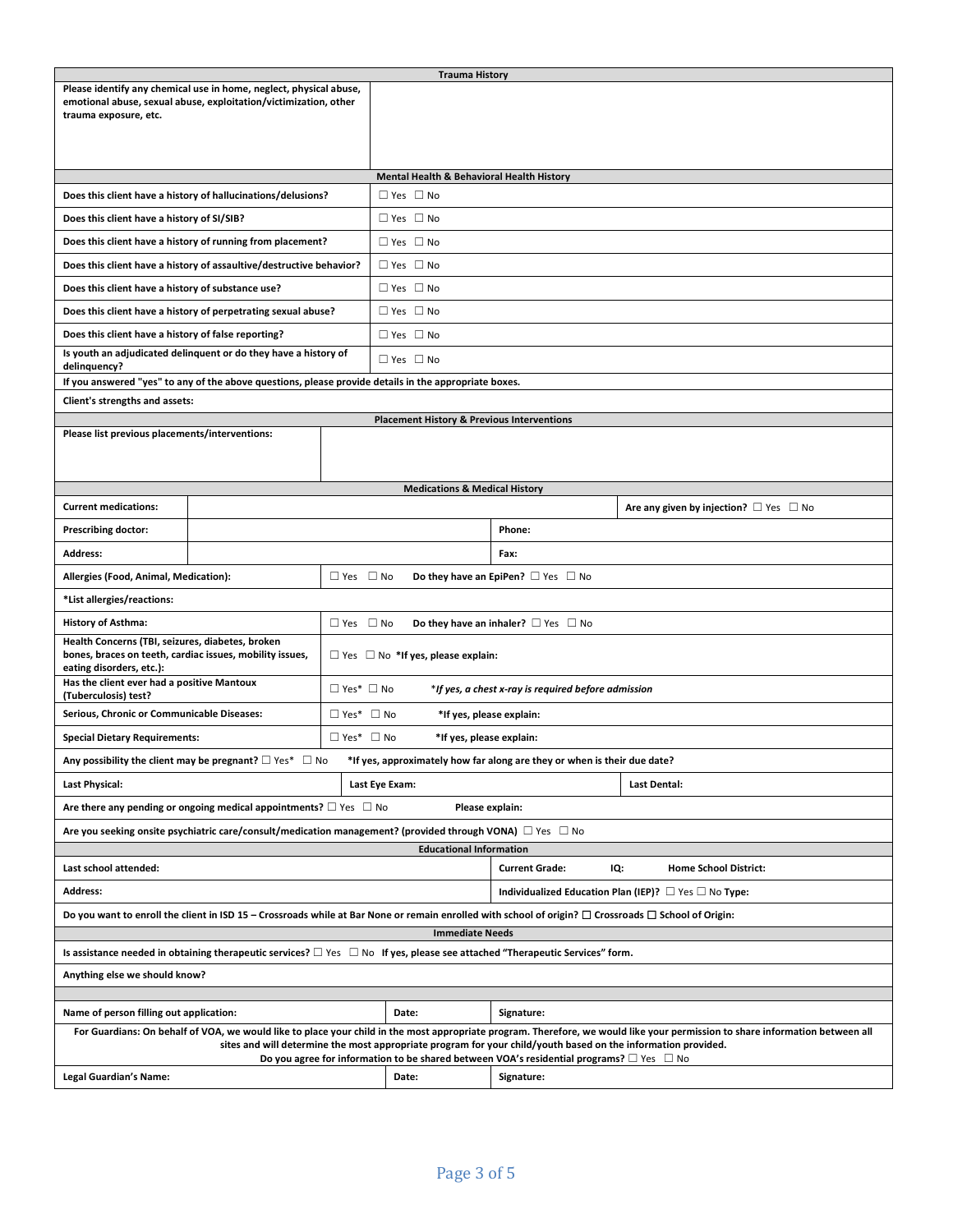#### **Therapeutic Services (Optional)**

**ShelterPlus has partnered with VONA Center for Mental Health and Natalis Counseling and Psychology. These partnerships allow our ShelterPlus program to coordinate the following services on-site at our facility. Please indicate if youth needs any of the following:**

- ☐ **Diagnostic Assessment**
- ☐ **Psychiatric Evaluation**
- ☐ **Medication Management**
- ☐ **Psychological Testing**
- ☐ **Psychosexual Assessment**
- ☐ **Sexual Health Evaluation**
- ☐ **Individual Therapy**
- ☐ **Family Therapy**

**Each of these services are available on-site, provided by external providers and require a referral from the assigned Youth Case Coordinator. Each service is either billed through insurance or paid for by the placing authority. Telehealth options are also available and utilized as needed.**